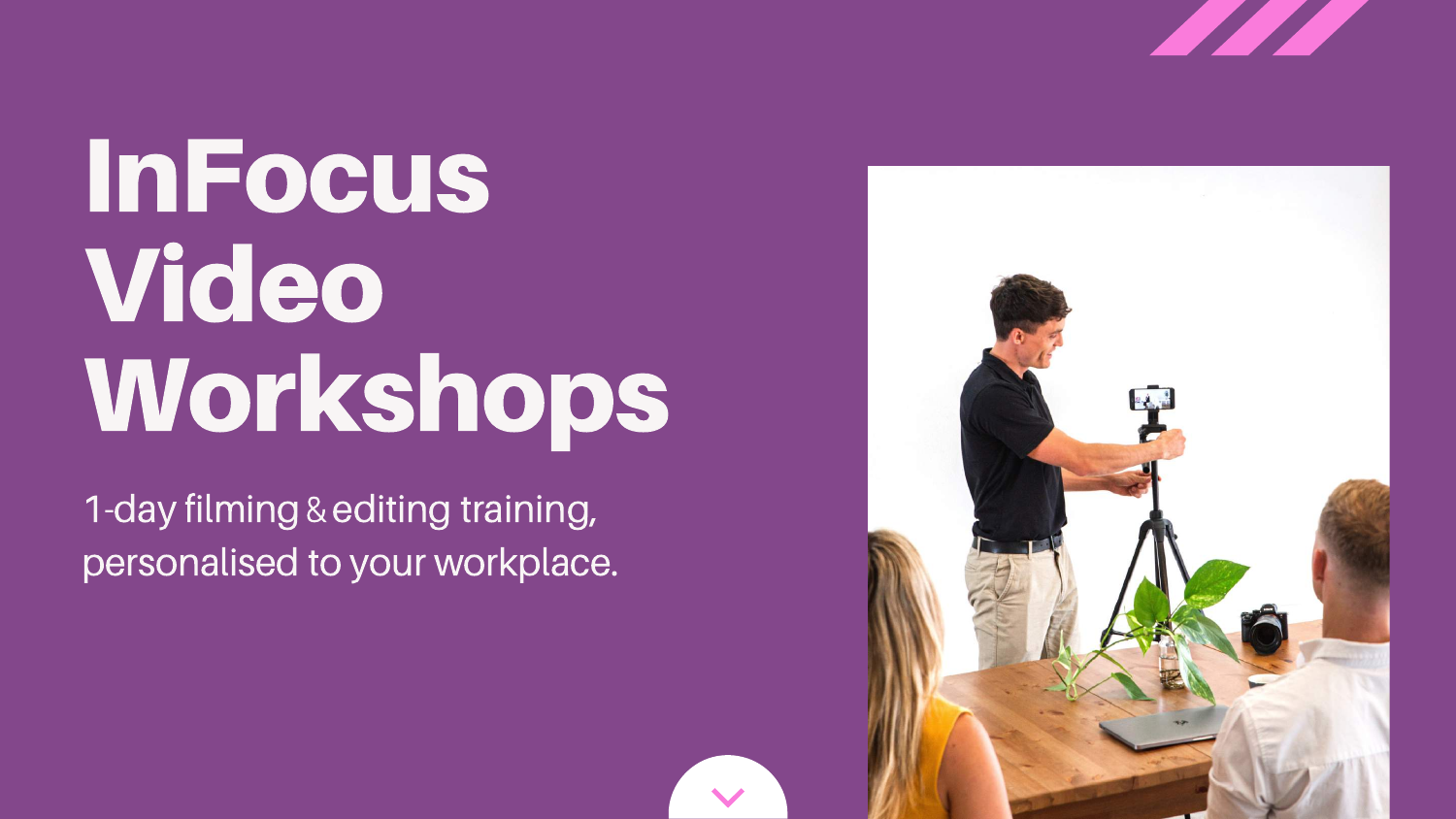**Dominating online platforms.**

### **A powerful form of communication.**

**Easier & cheaperthan ever before to make.**





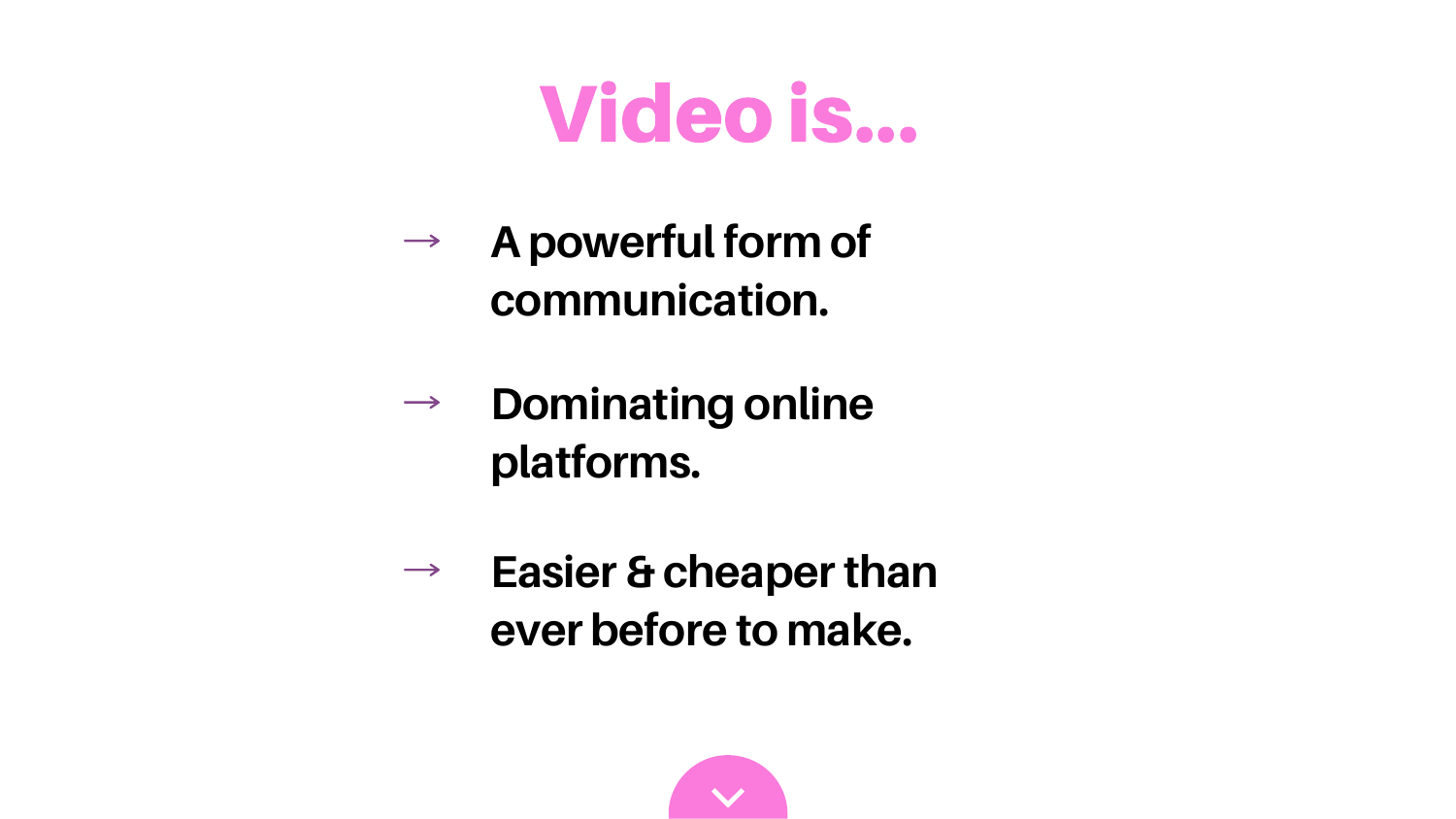## About the day

Our 1-day workshop will leave you confident to start creating your own high-quality videos.

The entire day is personalised to your goals. You tell us the videos you want to make and we'll show you how.

In the morning we'll use your DSLR or smartphone to practice filming a short video. In the afternoon we'll learn how to edit together your footage with Adobe Premiere Pro. You'll have the chance to test additional equipment for your videos.



*More below.*

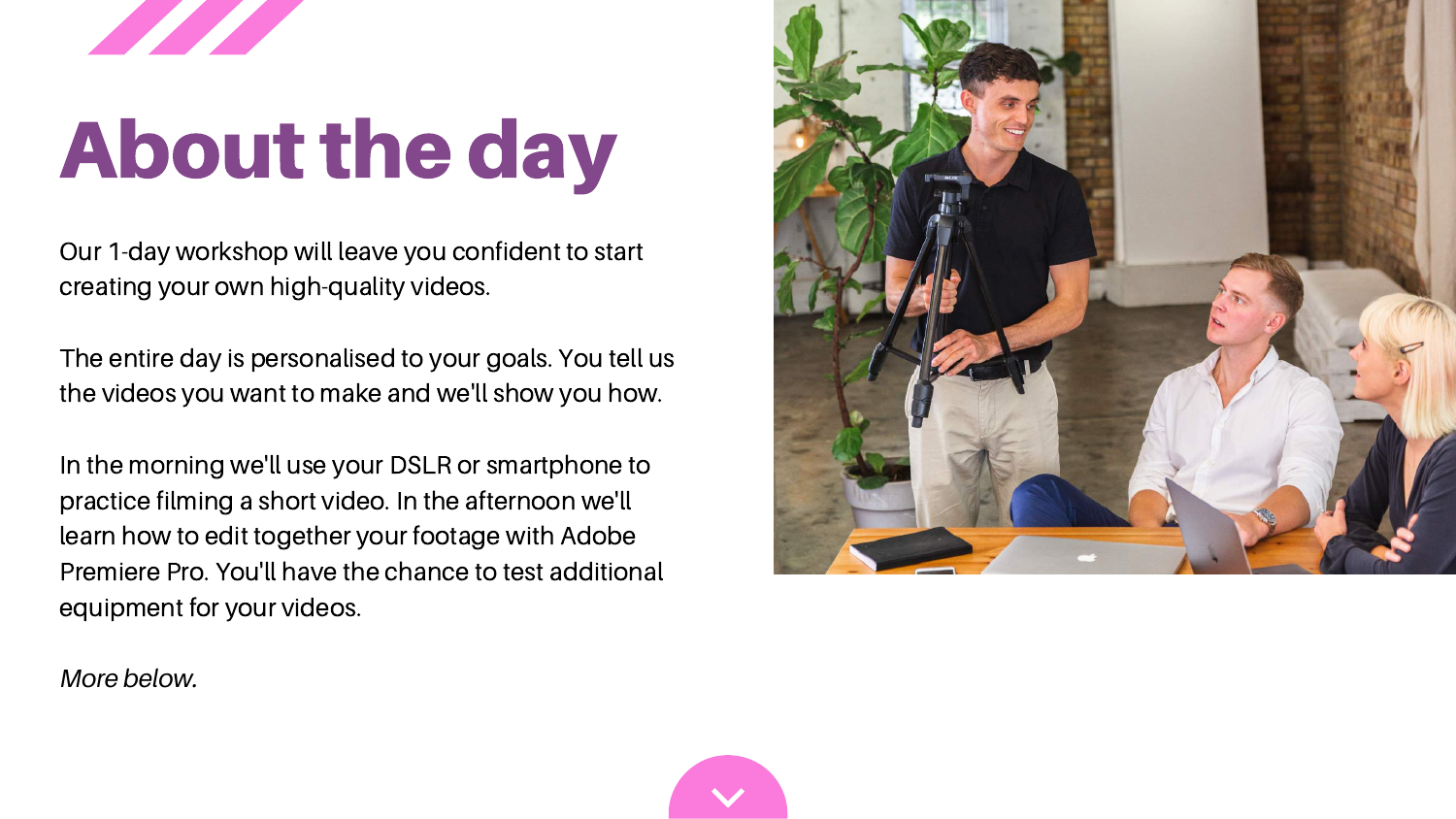### What you'll learn

#### Video strategy

Develop your plan for video content. Learn about current trends and the best way to take advantage of video in 2021.

#### Equipment

Learn how to use your gear. Use affordable equipment to take your videos to the next level. Lights, microphones, gimbals & more.



### Editing

Use Adobe Premiere Pro to create beautiful videos. Set-up your project, cut your footage, add music, titles, colour correction and practical effects to your videos.

### Filming

Easy to follow techniques to record professional footage. DSLR manual settings, recording audio, setting up lights, auto-focus, exposure, frames per second, filming interviews & more.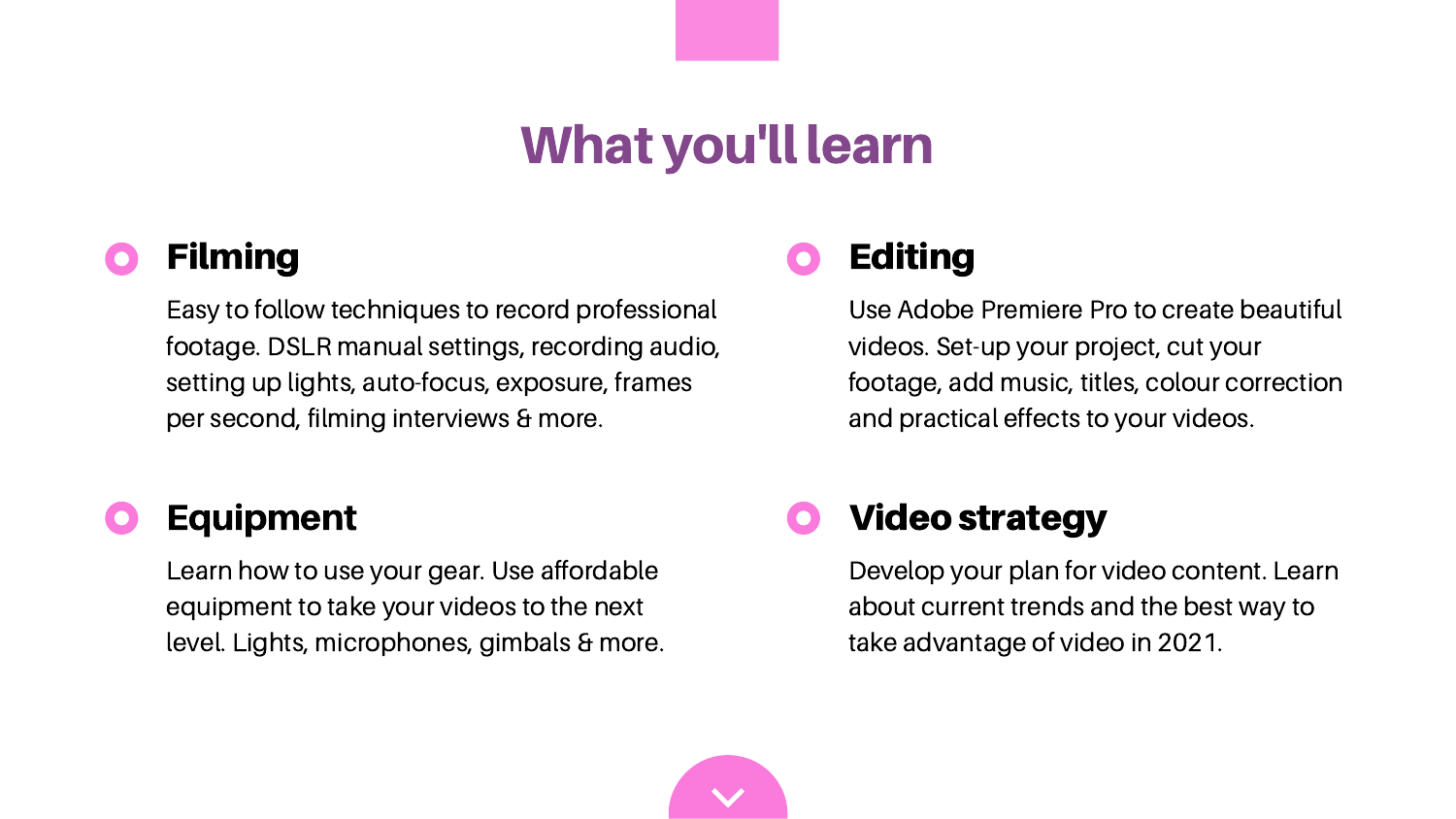



#### Camera settings

Understand the manual settings of your DSLR. Achieve clean shots with the correct exposure, focus, depth of field and audio levels.

Learn the 3 steps for capturing nice shots in any scenario. Focus on filming overlay or 'B-roll' footage to complement your interview/piece-to-camera. Learn about camera movement, framing, depth and shot sizes.



#### Lighting

An easy way to bump up the quality of your video. Learn how to use affordable LED panels to make your talent shine. Give your videos a more cinematic feel. Understand how to make use of natural lighting.

#### Sound

Often the biggest problem! Learn how to capture clean audio with lapel microphones. Sound is just as important as your video.

#### Interview/piece-to-camera

The cornerstone of most videos. Set-up an interview or piece-to-camera with the correct framing, audio and lighting. Learn how to conduct an interview and the best techniques for getting the most out of your talent.

#### **Filming techniques**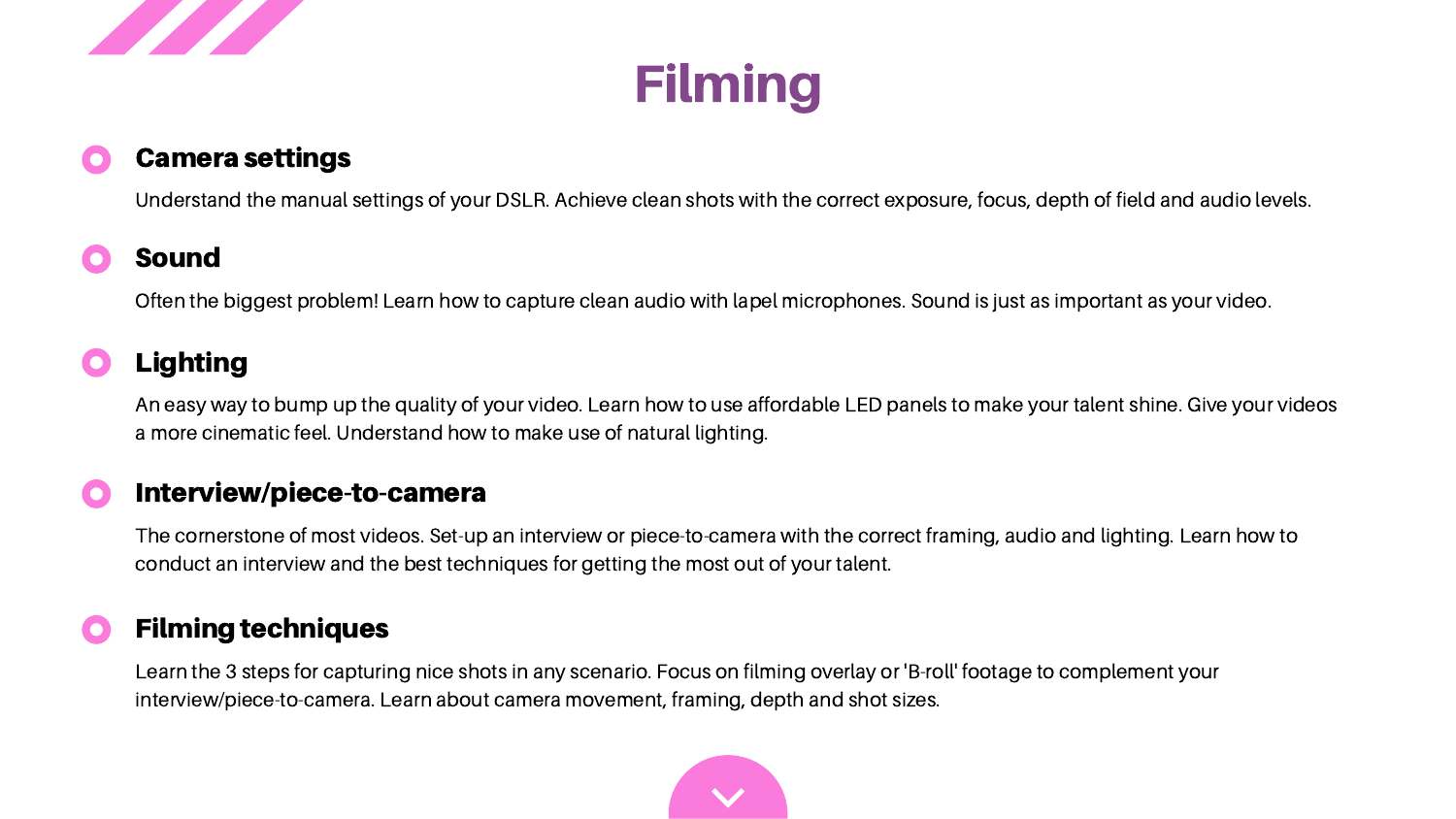- How to set-up your project.
- Organise and import your footage.
- Cutting interviews to tell a story.
- **Trimming and selecting B-roll.**
- Choosing music (and where to find it).  $\bullet$
- Adding titles and graphics.
- Cutting and polishing audio.
- Colour correction and colour grading.
- Keyboard shortcuts to speed-up your workflow.
- Exporting in the best quality ready to share online.









#### **Learn to quickly edit videos with Adobe Premiere Pro – the leading industry software.**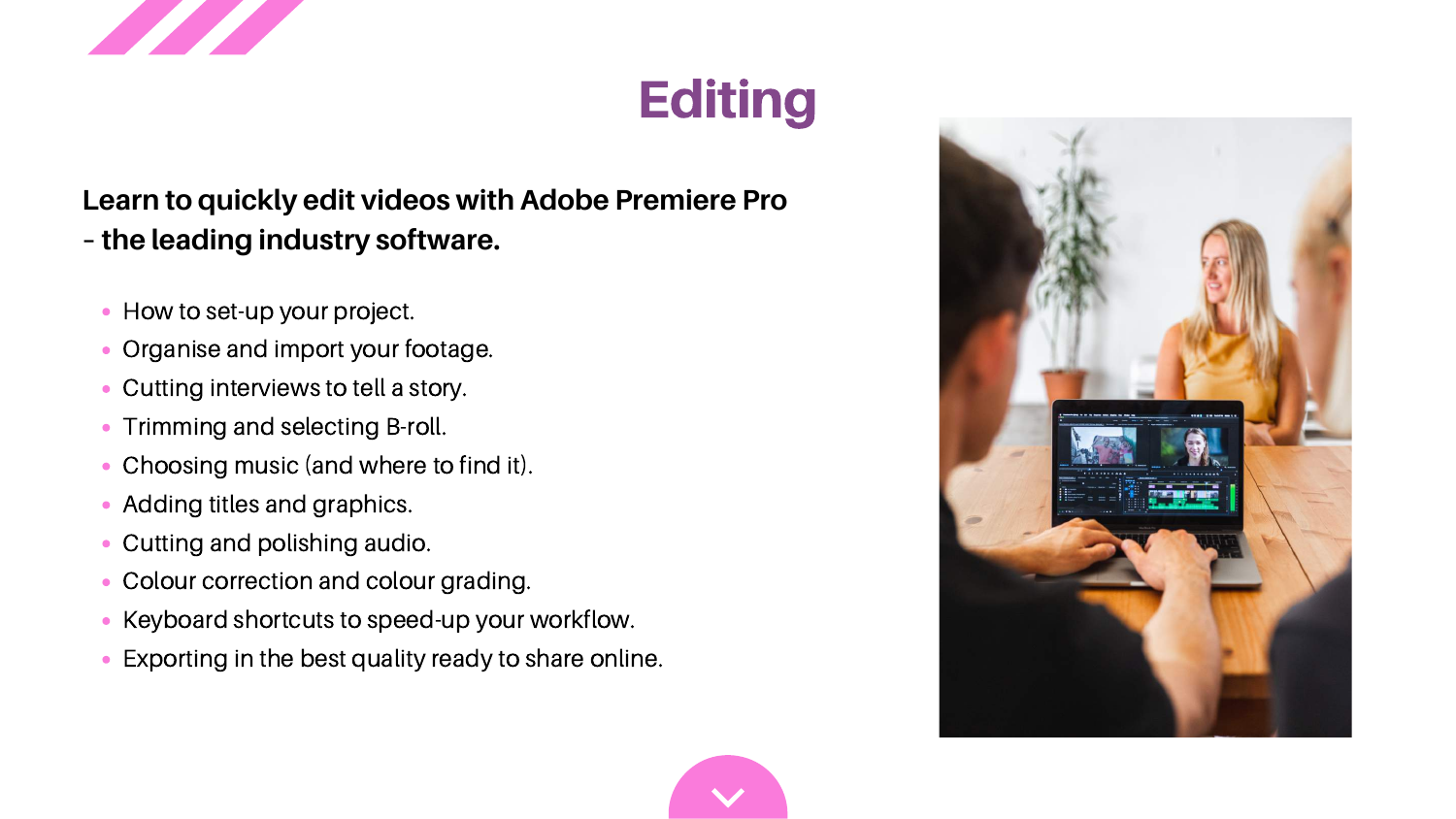

### Equipment

It can be overwhelming to know where to start with video equipment.

We'll teach you what you need (and don't need) and how to use your equipment to make your videos look professional.

We strongly believe that you don't need expensive equipment to create great content.





We'll practice on the day with different types of camera, audio and lighting gear relevant to your videos.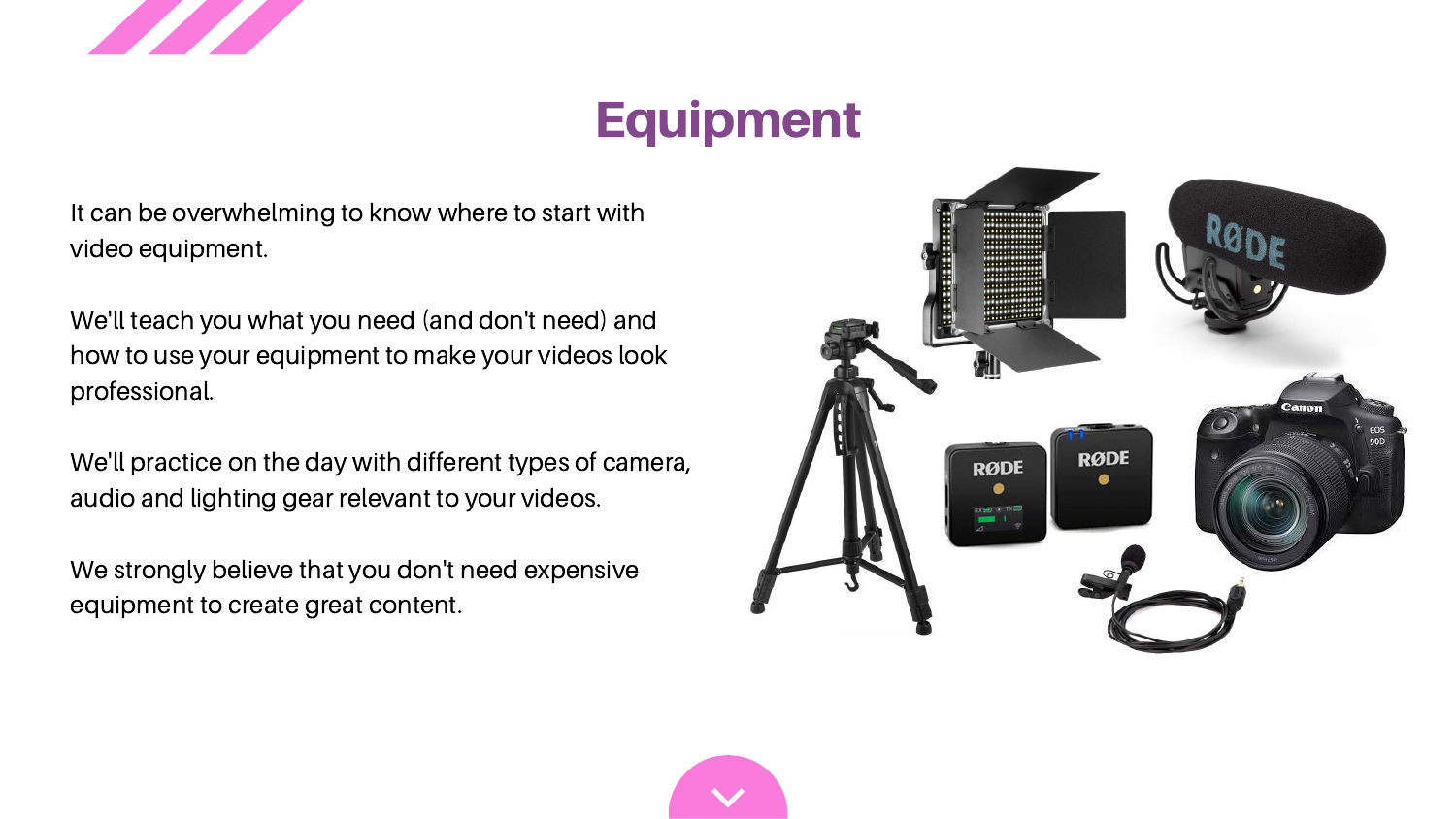

### What people say



This was a hands-on workshop that was effectively tailored to our industry and audience. By the end of the day I felt ready to apply everything we learnt during the workshop for our own videos.





I came to the workshop with no real experience in videography. By the end of the day my colleagues and I had filmed & edited a great short video. It was incredibly practical & highly tailored to our workplace's needs.

Xavier came in and delivered an informative, interactive & no-fuss workshop for the Leukaemia Foundation's brand & marketing team. The skills, tips and tricks he's passed on are proving to be invaluable to us.



#### **Scott Mullins** Leukaemia Foundation

#### **Rebecca Watson** Health and Wellbeing QLD

#### **Matthew Edwards** The University of Sydney

#### **Read over [90+testimonials.](https://www.infocusworkshops.com/testimonials)**





### THE UNIVERSITY OF

This was the most outstanding professional development I have ever done. It was practical and we learnt an enormous amount in a short amount of time – and it was fun. I could not recommend this workshop enough.

Leukaemia Foundation VISION TO CURE MISSION TO CARE

**Tanya Chil** Queensland College of Teachers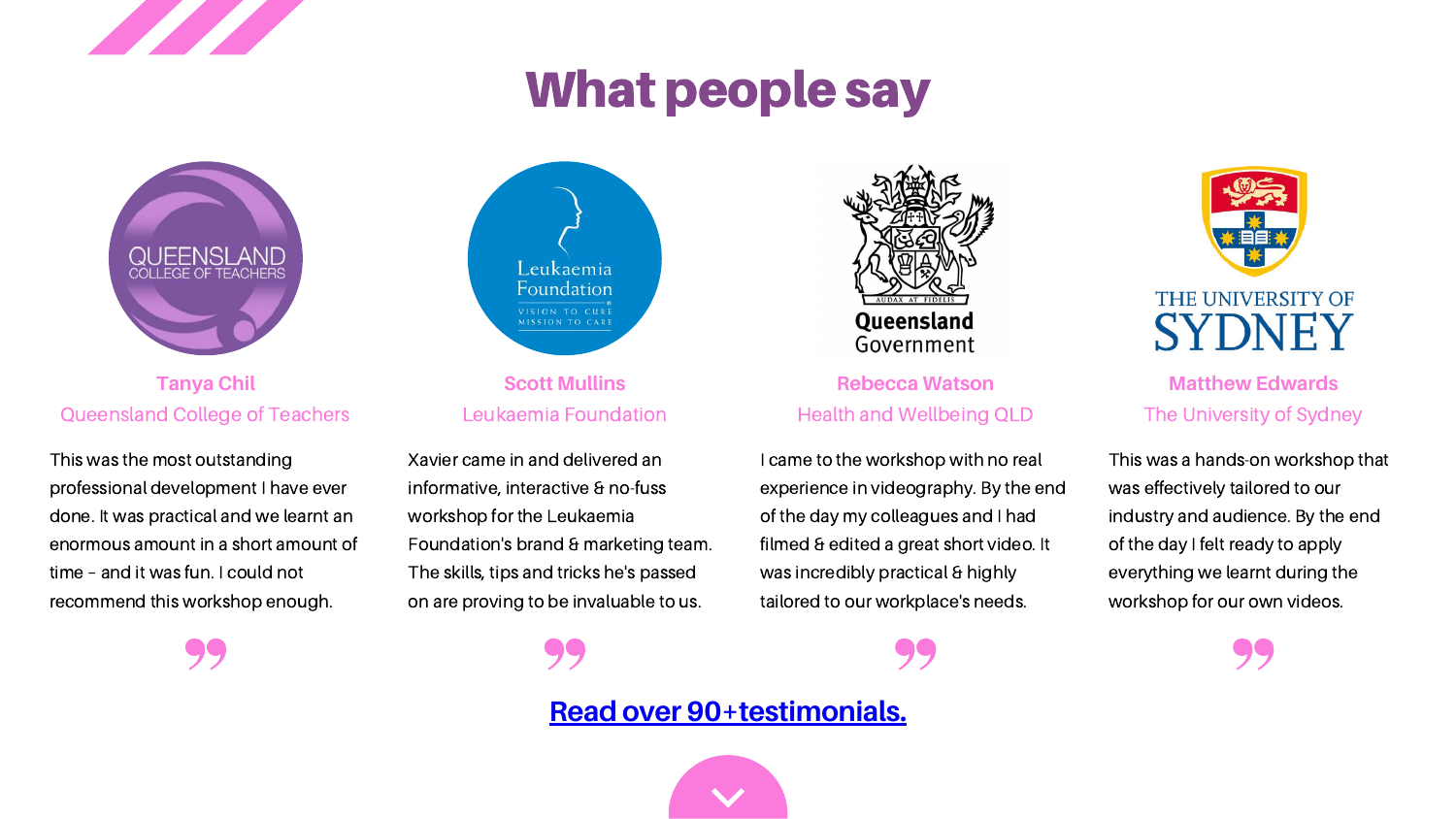

### **Save money**

No more hiring a videographer each time you need a video.

### **Share more videos**

Videos are now crucial for any business or organisation. Consistency is king.

Incorporating video into your online strategy results in significant success. The [statistics](https://www.infocusworkshops.com/post/the-state-of-video-in-2021) talk.

### **Communicate**

Video is arguably the most powerful form of online communication. Reach your audience in new ways.

### **Achieve goals**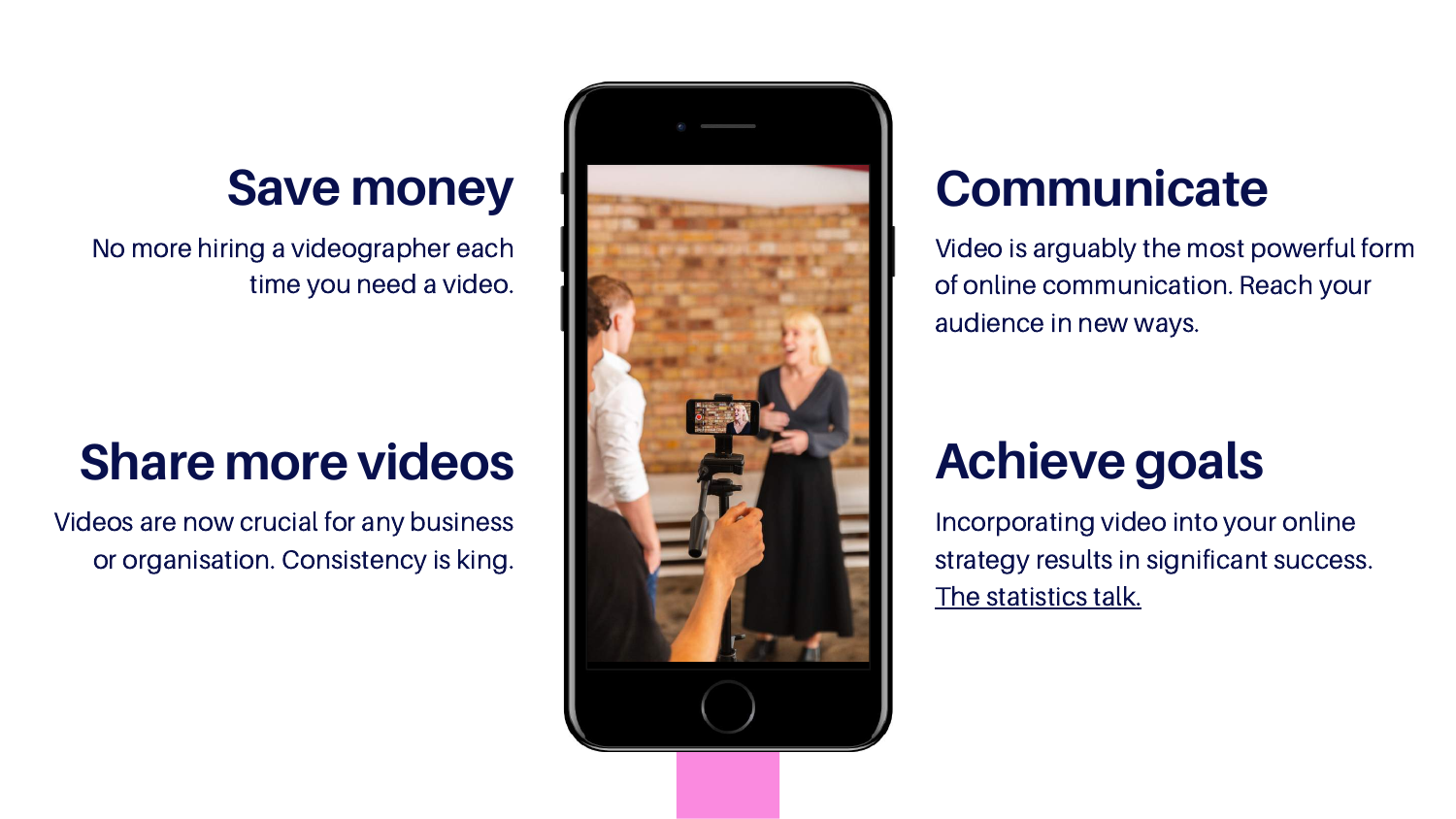Users spend **88% more time** on a website with video.



Video on social media generates **1200% more shares** than text & image content combined.



A website is **53 times more likely** to reach the front page of Google if it includes video.



**80%** of people **prefer videos over written text.**



2021 video trends & [statistics.](https://www.infocusworkshops.com/post/the-state-of-video-in-2021)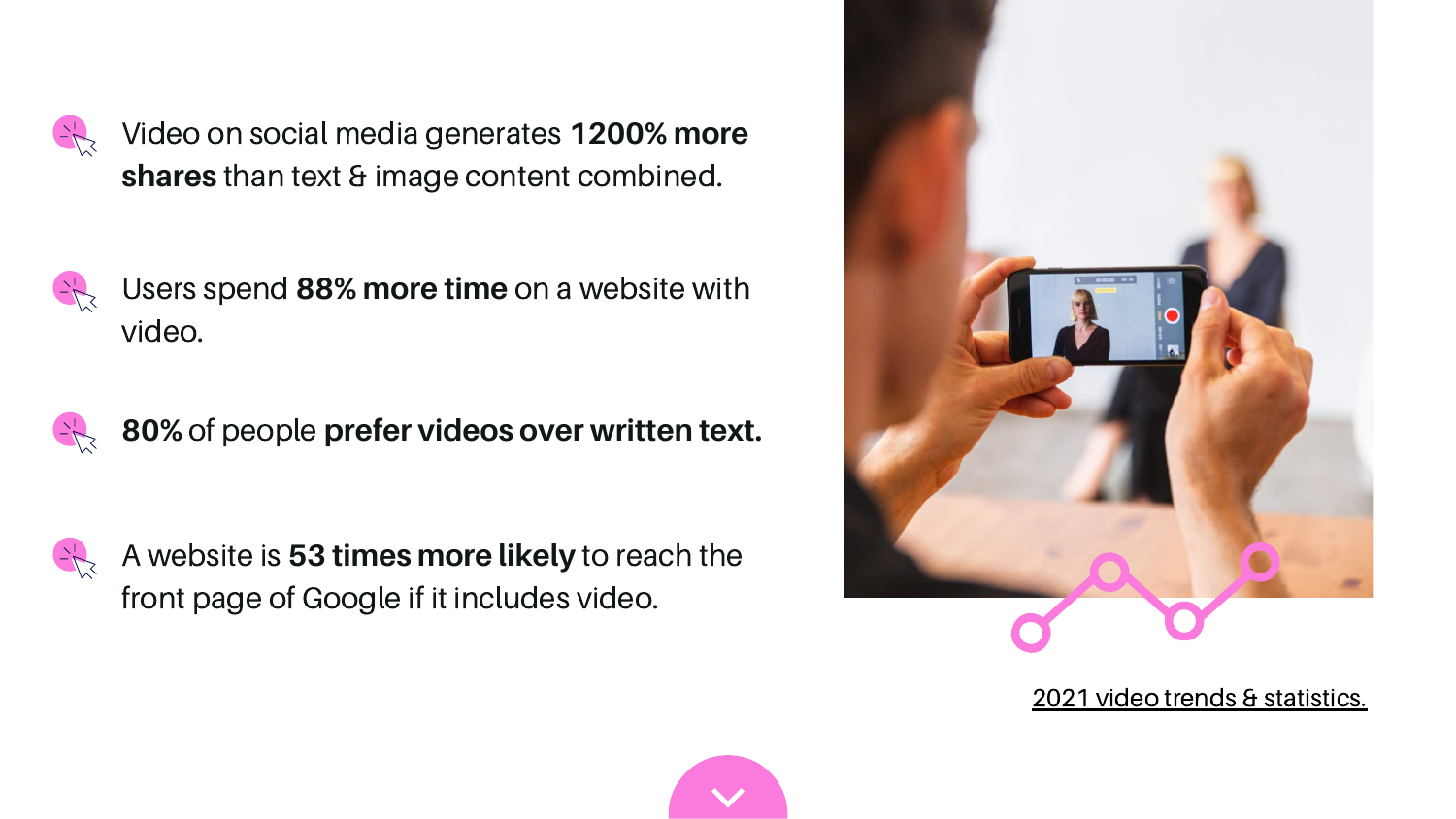

## Your teacher

Xavier is a senior-school film & TV teacher and professional videographer.

In his 8 years of filmmaking, Xavier has made documentaries, travel films, music videos and marketing videos for brands such as The University of Queensland, Lorna Jane and Queensland University of Technology.

View [Xavier's](https://www.infocusworkshops.com/about) work



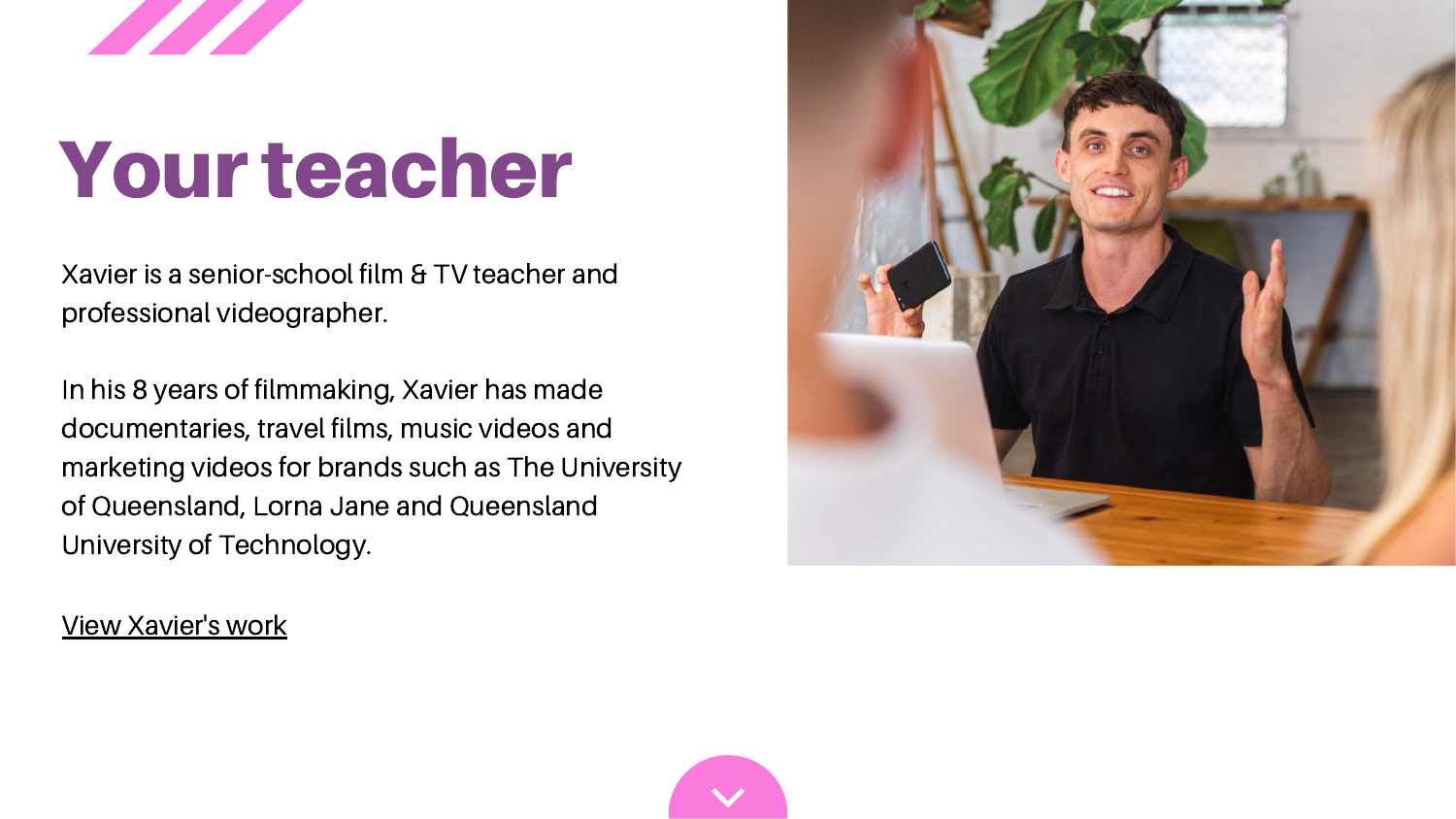

## The costs

- 1 person \$870pp
- 2 people \$760pp
- 3 people \$650pp
- 4 people \$600pp
- 5 people \$550pp
- 6 people \$500pp

**Our workshops are delivered 1-1 or as a small group from your organisation.**

#### **[Choose](https://www.infocusworkshops.com/book-online) your date & book online.**



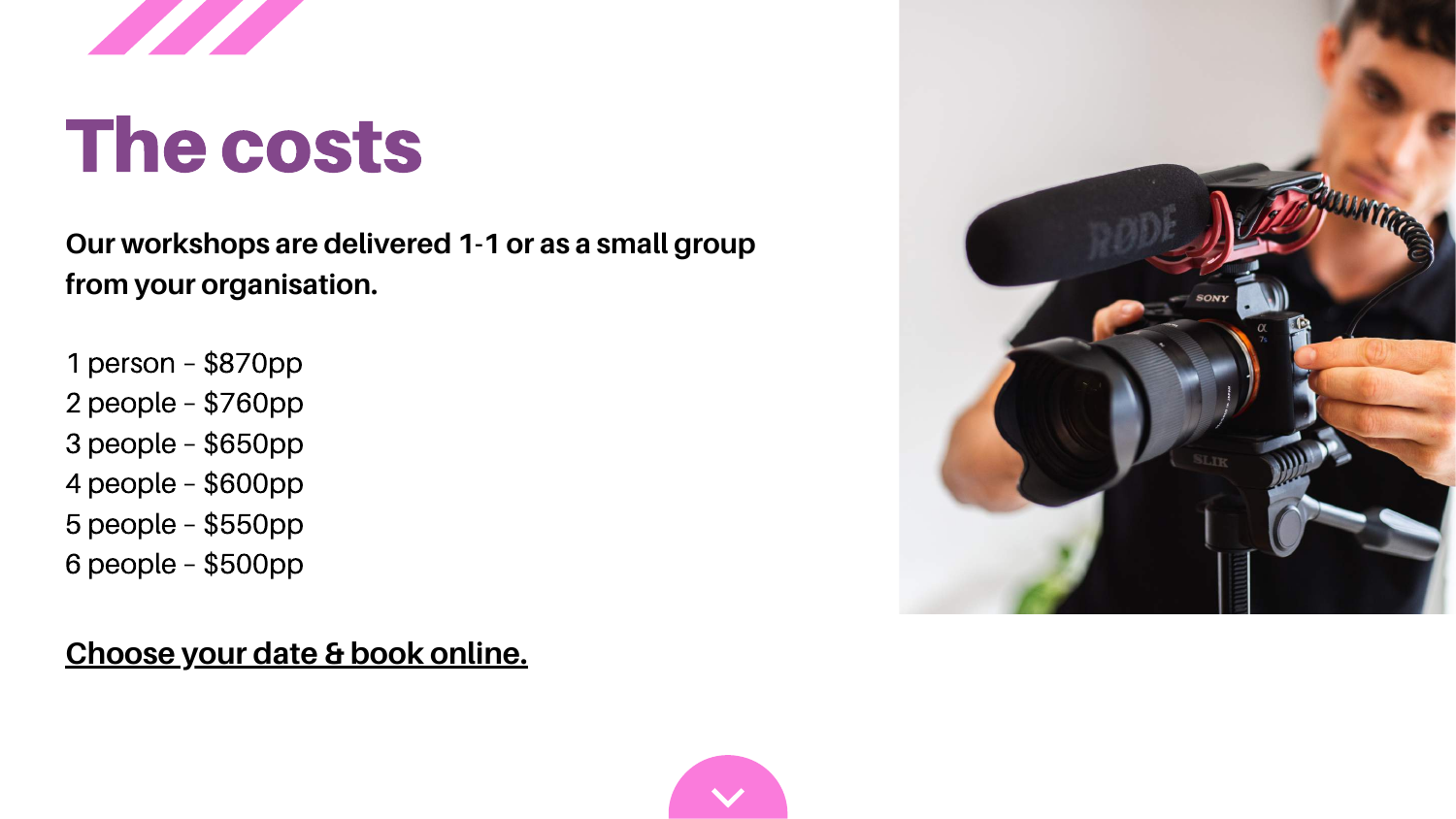#### **Is your course suitable for beginners? Do I need prior experience?**

Our videography courses are entirely personalised to you. Whether you're a complete beginner or have already started filming and editing, you'll be guided through a step-by-step process suitable to your skill level. You don't need to worry if you haven't used a camera or edited before.

Our workshops are 1-1 and run on a bookings basis. Simply pick a date of your [choice.](https://www.infocusworkshops.com/book-online) Generally we require around 2 weeks notice in advance. We'll ask you to provide some examples of the types of videos you'd like to create.

#### **How do I book?**

#### **What else is included in your video making course?**

We cover a lot of content on the day and want to ensure you're set-up to continue your video making journey. You'll be provided with access to our YouTube video editing tutorial with the exact workflow that we teach you in Adobe Premiere Pro. You'll also be provided with a personalised cheatsheet document that includes everything that we covered in the video workshop. The document includes hand-picked tutorials to take your videos to the next level.

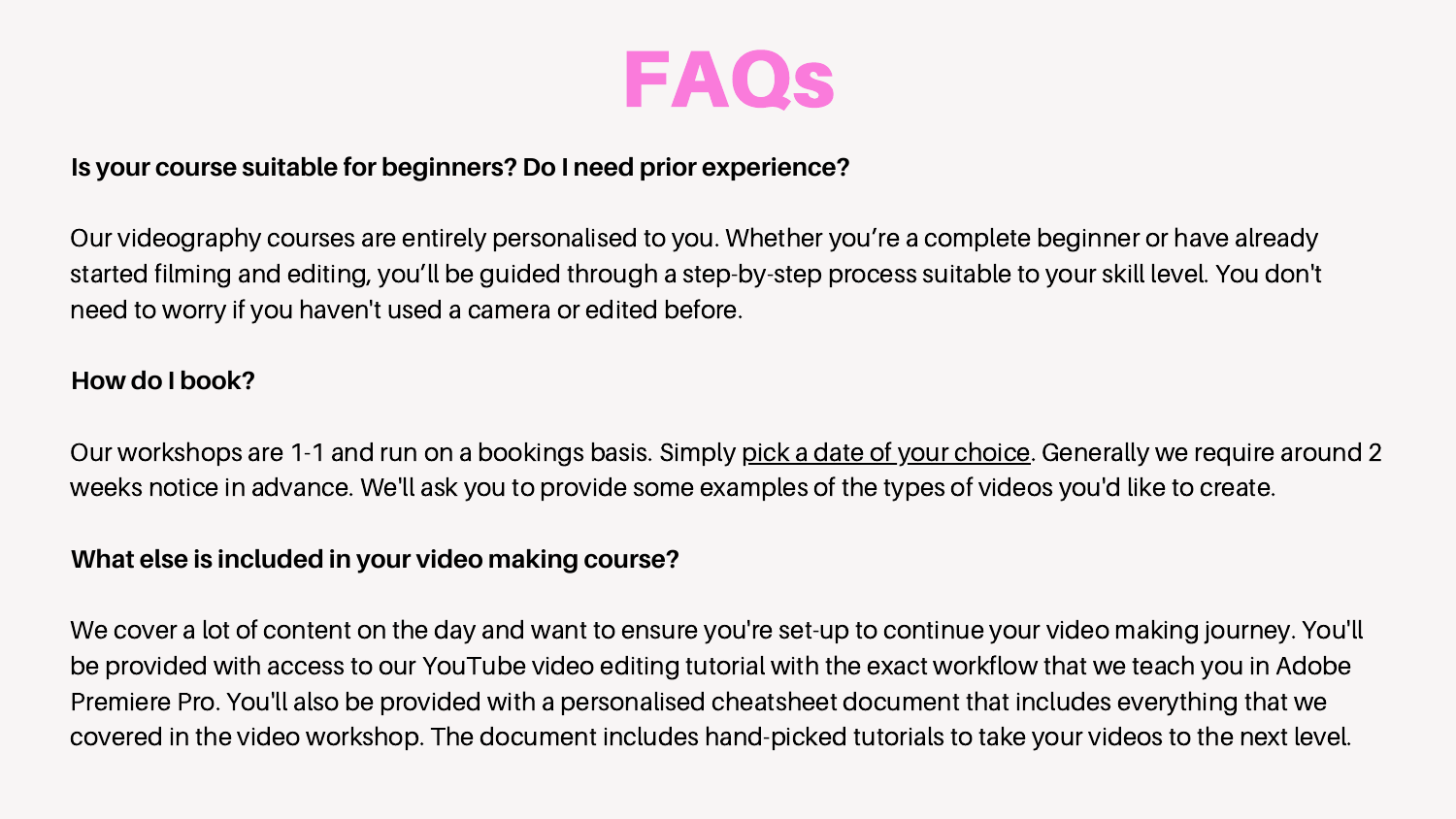

#### **Can I use my own equipment?**

Yes, you can bring your own DSLR, smartphone, tripod, lights, microphones etc. We will show you how to use it. Please provide a complete list of your camera gear when booking.

#### **What if I don't have equipment?**

If you don't currently own any equipment – no problem! We'll provide our own equipment for you to use on the day. This will help you decide what to purchase in the future. If you wish to invest in equipment before the workshop then get in touch for some recommendations. A tripod and microphone are essential pieces of equipment to start with.

#### **What requirements do I need at our workplace?**

We require a meeting room for the day with a screen and HDMI connection to share our laptop. We will also need to a suitable area to break off and practice filming interviews and b-roll footage.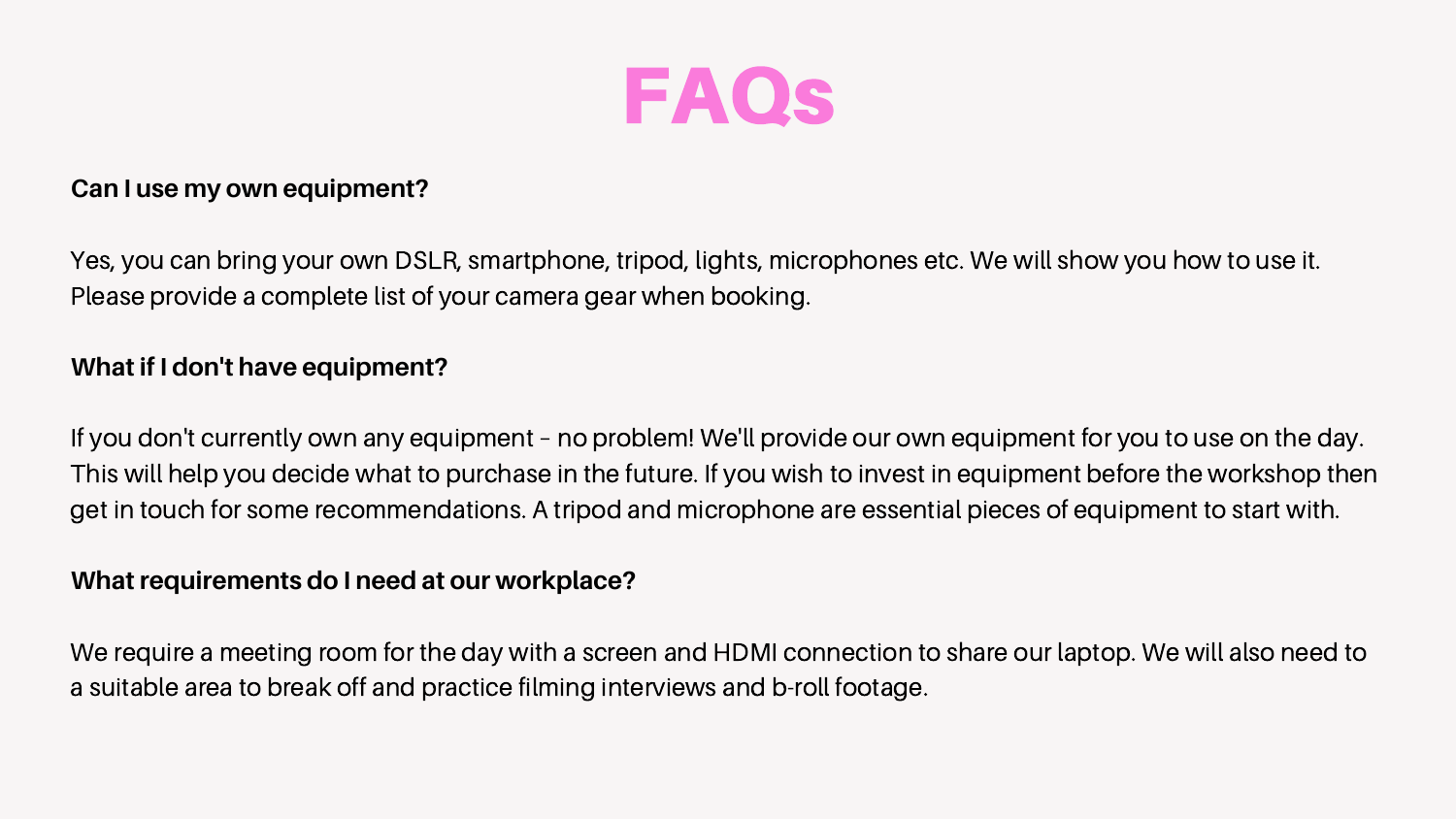#### **How does the practice video work?**

For the practice video we ask you to provide an idea for a short and simple video that is relevant to your team. We will usually practice filming an interview and capturing 'b-roll' footage to compliment the interview.

For the video editing we will learn on Adobe Premiere Pro. You can [download](https://www.adobe.com/au/products/premiere/free-trial-download.html#mini-plans-web-cta-premiere-pro-card) the 7-day free trial prior to the workshop. Please check Adobe's [recommended](https://helpx.adobe.com/au/premiere-pro/system-requirements/2019.html) system requirements to ensure your laptop is suitable for editing. For filming you can either bring your smartphone or any camera that you already own. For larger groups it's best that everyone has their own device to capture footage. You will also need:

- Headphones for audio editing.
- A computer mouse if you usually use one.
- Your equipment charged and ready with memory.
- A list of questions and topics you wish to focus on.
- BONUS an understanding of how to get footage onto to your laptop (this saves a lot of time!).

#### **What else do I require for the workshop?**